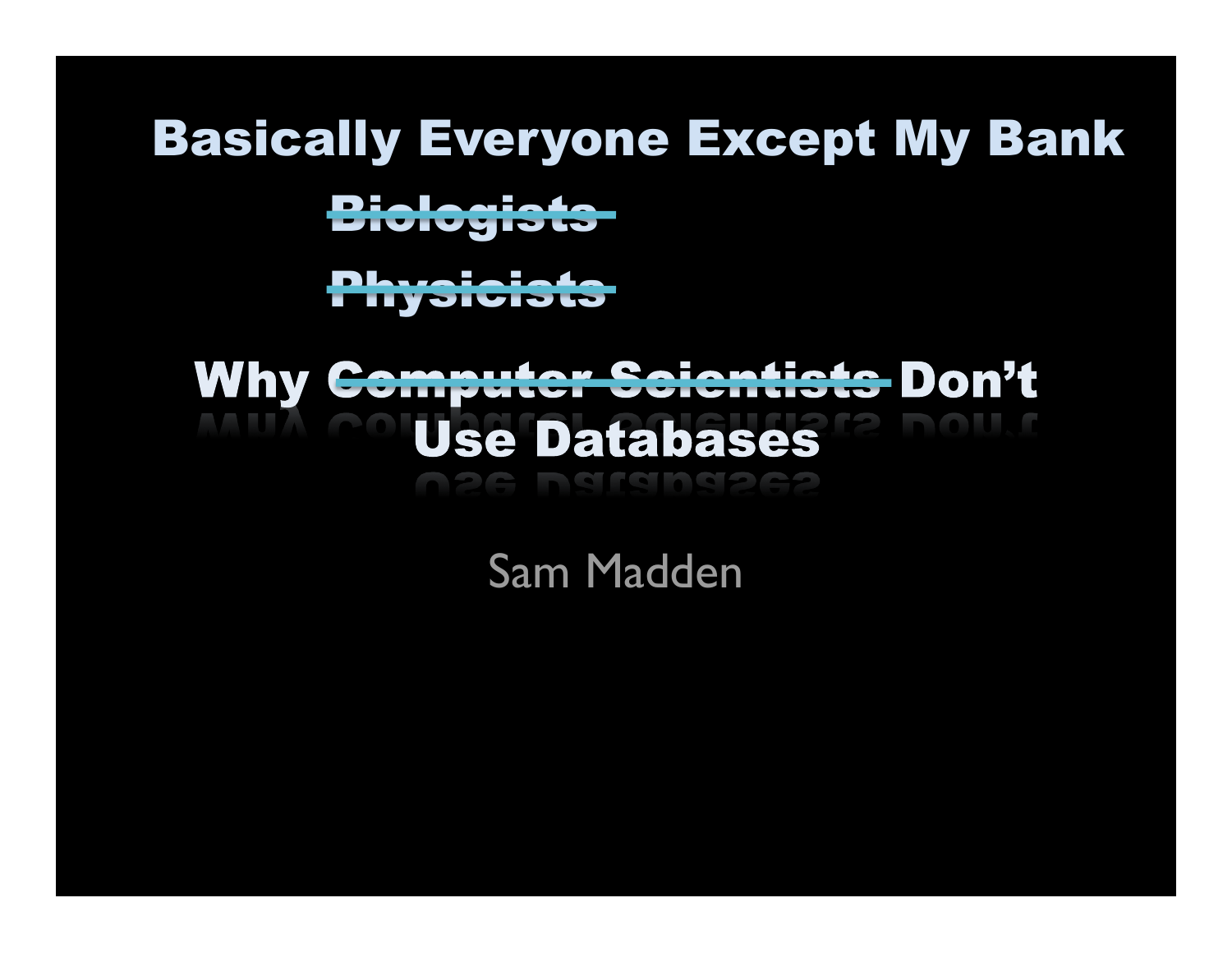# **The Answer**

- Benefit(DBMS) < Suckiness(DBMS)
- Disadvantages of DBMSs are growing
	- Impoverished data manipulation language
	- Lack of modern cleaning and modeling tools
- MATLAB Python awk

Regression Graphical models Interpolation

- Advantages of a DBMSs are shrinking
	- Large data sets? Transactions? High-level languages?
- DBMS setup & *boundary crossings* painful – Especially if you have to do it multiple times!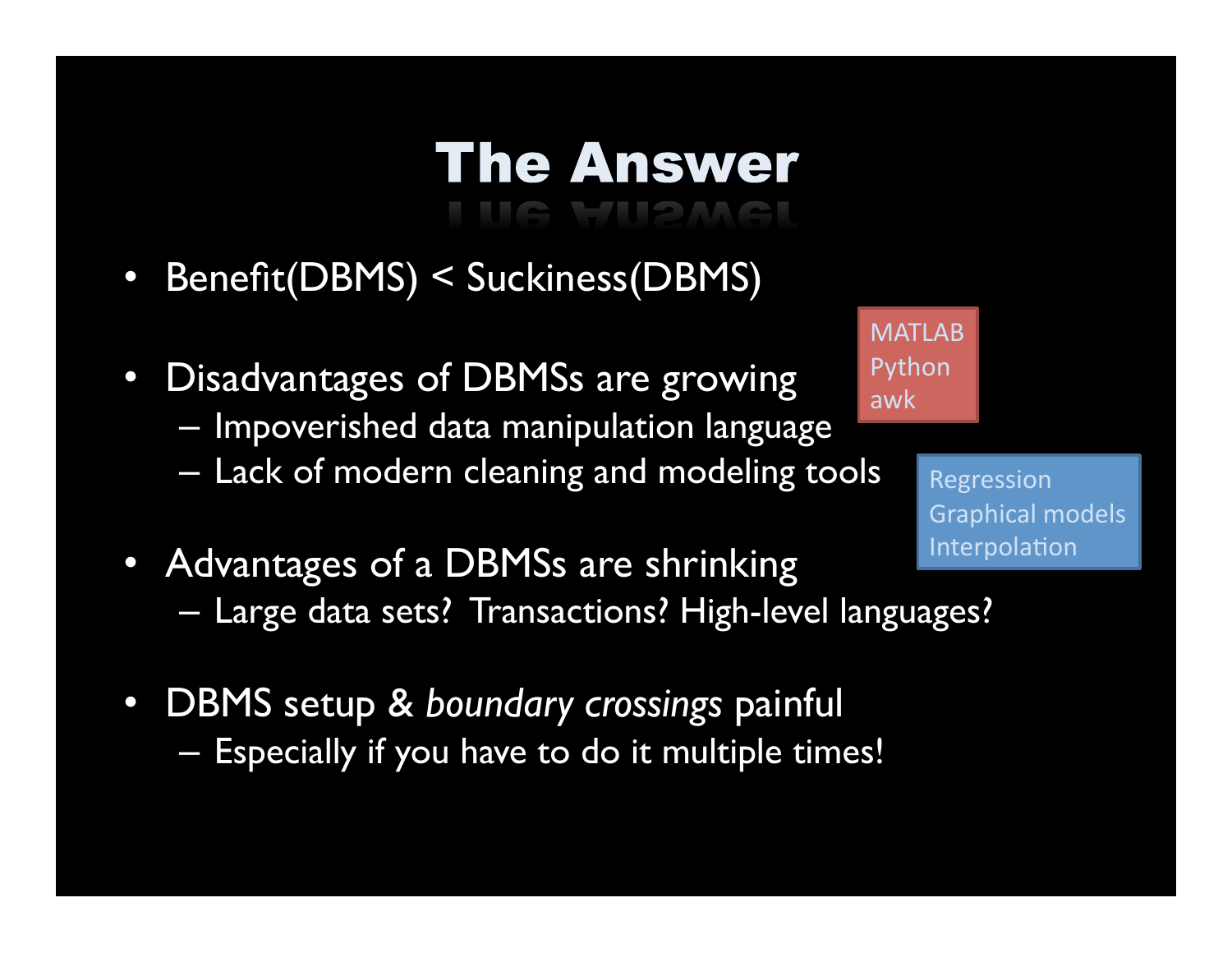### **Example**

• CarTel - ~IM GPS points per day from a fleet of 40 cabs on Boston streets

#### • Pipeline

Raw data in DBMS **Trajectories with Matlab** Queries with SQL – Route Planning with C++ – Visualization on Google Maps IMPORT **EXPORT** IMPORT EXPORT **EXPORT** 

- Database isn't the most valuable tool in this picture
- Import/Export is non-trivial
	- Database is least flexible tool, requires most maintenance

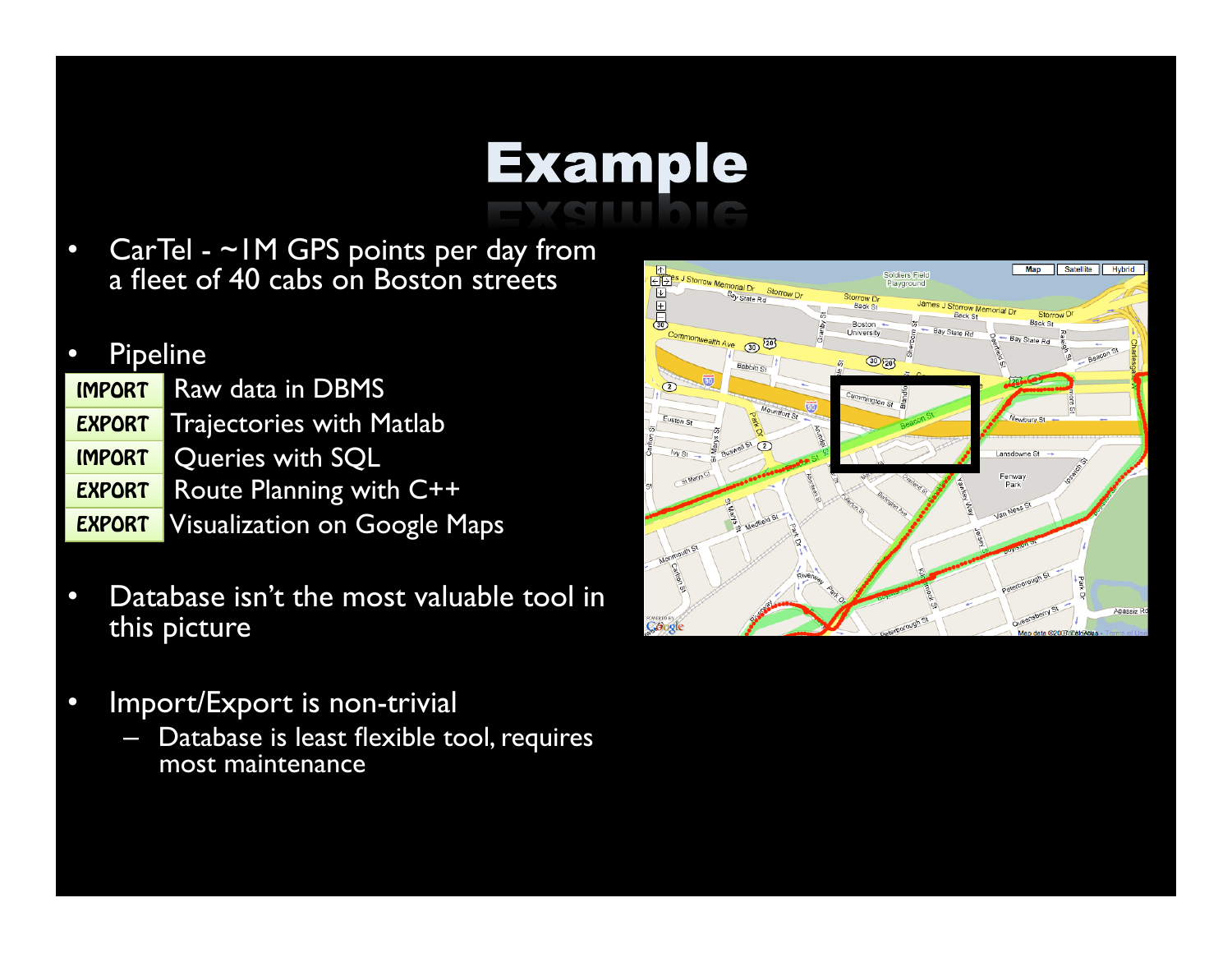# **Two Solutions**

- Decrease Frequency of Boundary Crossings
	- Cram more stuff into the DBMS
		- FunctionDB
		- Probabilistic databases
		- ArrayDBs
		- XML
		- $\bullet$  …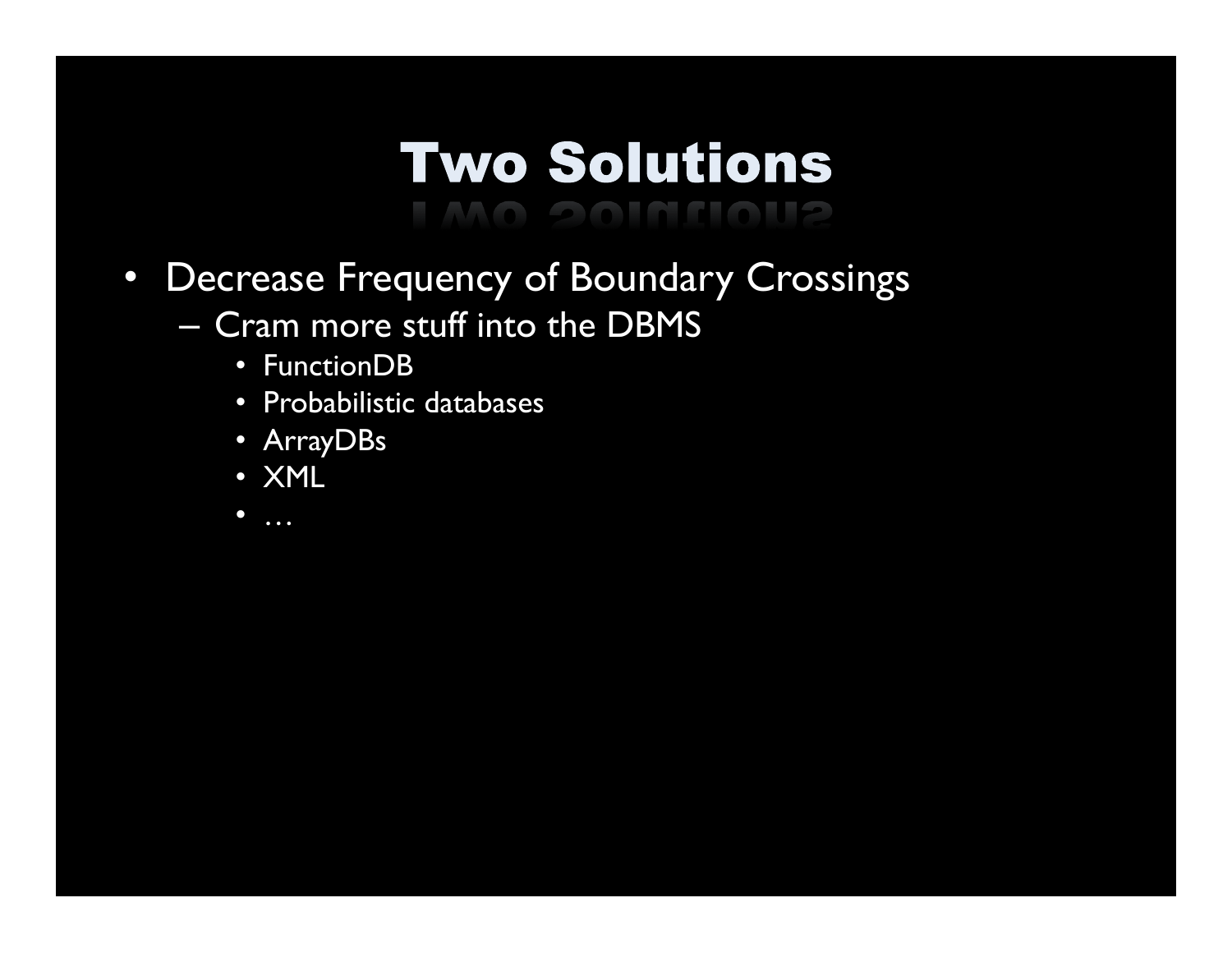### **FunctionDB**

• DBMS that can fit *continuous functions* to raw data, query data represented by these functions using SQL